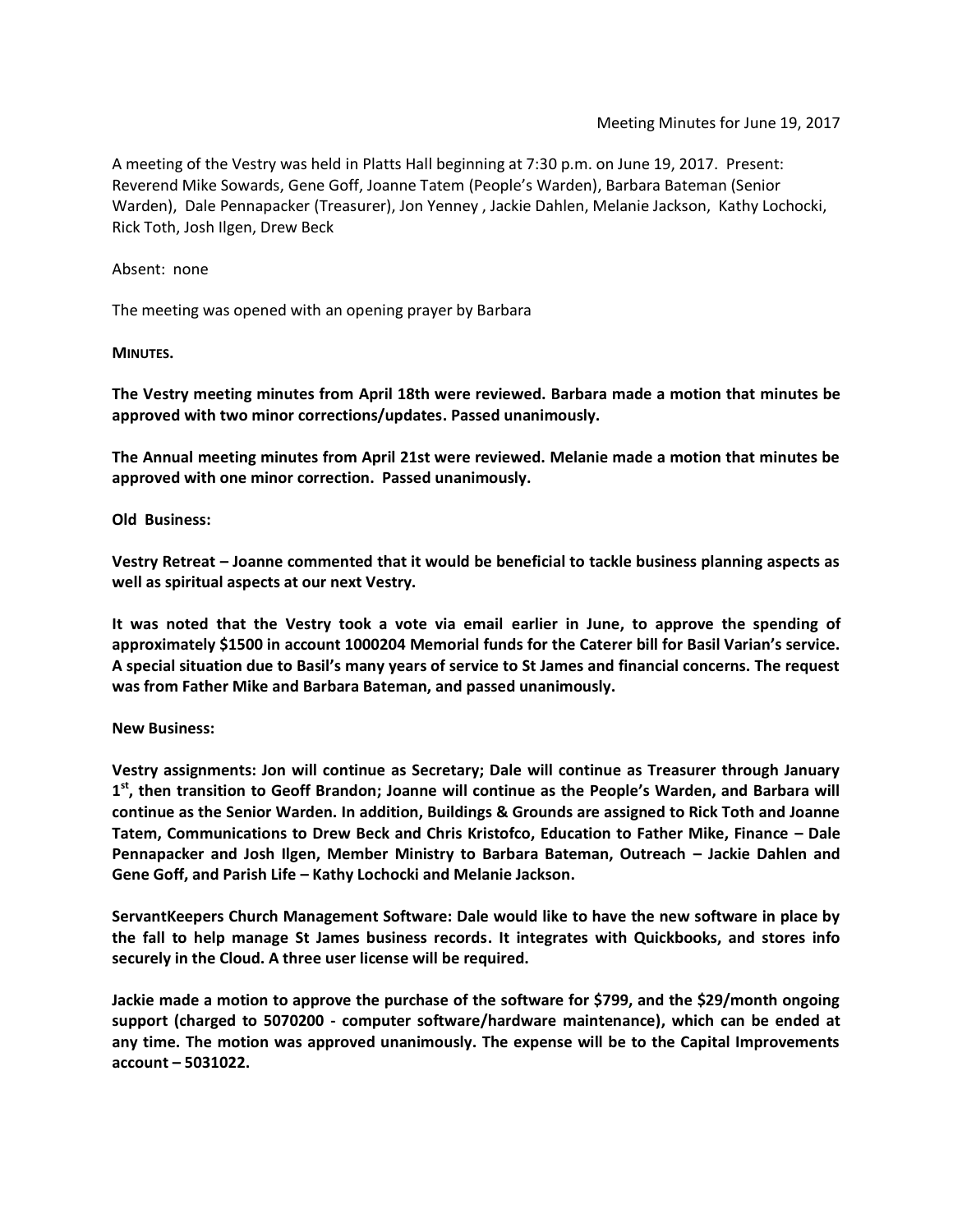**Impact Stewardship – report by Father Mike. They have made a partial report, but the financial projections are still to come. Father Mike indicated we will not put the Capital Campaign contract in place until we receive that information.**

**Contracts for Township – report by Father Mike.** We will resubmit our plan, with JUST the Outreach House, which aligns with our potential near term capabilities and will not require intersection improvements.

**There will be a Land Development Fee of \$7.5K for the project, to be charged to account 5031001 – Strategic Planning. Gene made a motion that the Vestry approve this fee, which passed unanimously.**

**GKO and CMC contracts – report by Father Mike.** A GKO Contract for additional work was circulated to the Vestry for review. The initial CMC contract has been completed. A new contract will need to be worked up for the Engineering effort.

**Diocesan Property Review – report by Father Mike.** Related to our Outreach Project, Father Mike noted that the Diocese gets involved with the project. There will be a Diocesan Property Review in August; followed by a Diocesan Finance Review targeted for September; then Standing Committee Review in the September/October timeframe.

**Mutual Ministry Review – Barbara updated us on this meeting, which will be held on Saturday, at 9 a.m. The meeting should take about two hours. Barbara distributed an agenda for the meeting.**

**Barbara made a motion that the Vestry approve a \$200 Honorarium to pay the Facilitator, Paul Reid, from account 5112007 – Supply Clergy. The motion passed unanimously.**

**Valley Forge Picnic – presented by Father Mike. Mike noted that he as an allotment of \$750 from the Deanery to cover the picnic, which is for St James as well as the Deanery representatives. It will be at Sally Templeton's house, on Wednesday August 23rd from 4-8 pm.**

**Christian Educator/Assistant Organist Position – presented by Dale.** Ron Davis will be retiring as Organist-Music Director on July  $1<sup>st</sup>$ , 2018. Dale has been working on a transition plan which would phase in Lauren Exley as Music Director at that time. Father Mike also has a need for help with our Education and Youth Ministry programs. Dale circulated a job description for this, as well as Assistant Organist/Junior Choir Director, which would transition to St James Music Director next July  $1<sup>st</sup>$ . There was some discussion about the process, and how to make sure we have a transition plan in place while having an open process.

**Jackie made a motion that we approve adding St James Director of Education and Youth Ministry duties to Lauren's role through the end of 2017, at a cost of \$3K, charged to account 5112005 – Assistant Organist. The motion was approved with two dissenting votes.**

**Dale noted that we will address salary/benefits for the new Organist/Music Director early in 2018.**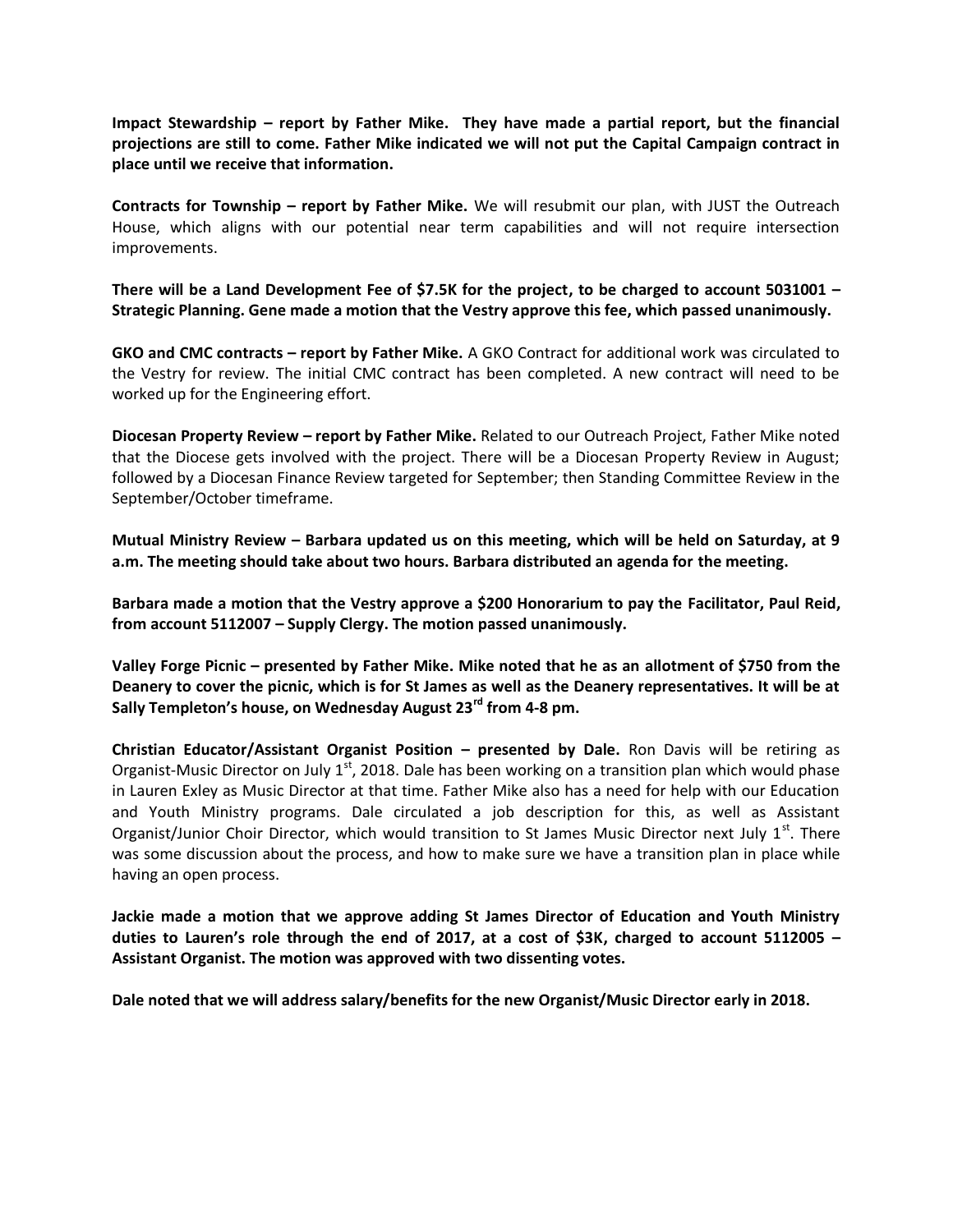## **Committee Reports:**

### **Rick provided the Buildings and Grounds report ( written report).**

Items discussed:

1. Rick discussed the proposed work to fix up the Sanctuary doors.

# **Barbara made a motion to approve up to \$1500 to cover the work, which will be handled by Doug Casmay. Passed unanimously. Work to go on account 5030800, Repairs and Maintenance.**

- **2.** Rick discussed a needed downspout/gutter upgrade. Cost should be under \$600, so no vote required. Will go on same account number.
- 3. Rick discussed the Platts Hall painting project, including the windows. Also to be handled by Doug Casmay.

**Rick made a motion to approve expense of \$4,400 for this project, to come from the Platts Hall Fund. Motion passed unanimously.**

**Chris made a motion to accept the Buildings and Grounds Report, which passed unanimously.**

#### **Melanie distributed the written Parish Life Report**

1. There was no discussion required.

## **Chris made a motion to accept the Parish Life Report, which passed unanimously.**

#### **Jackie presented the Outreach Report.**

Items discussed:

1. It was mentioned that the Outreach PaddyPack program came up at the Township meeting, with positive feedback

#### **A motion was made by Joanne to accept the Outreach report. Passed unanimously.**

**There were no written Rector's or Christian Education reports this month.**

#### **Barbara and Drew (by phone) presented the Communications Committee report.**

2. Drew noted that the Shredder event will be on September  $16^{th}$ .